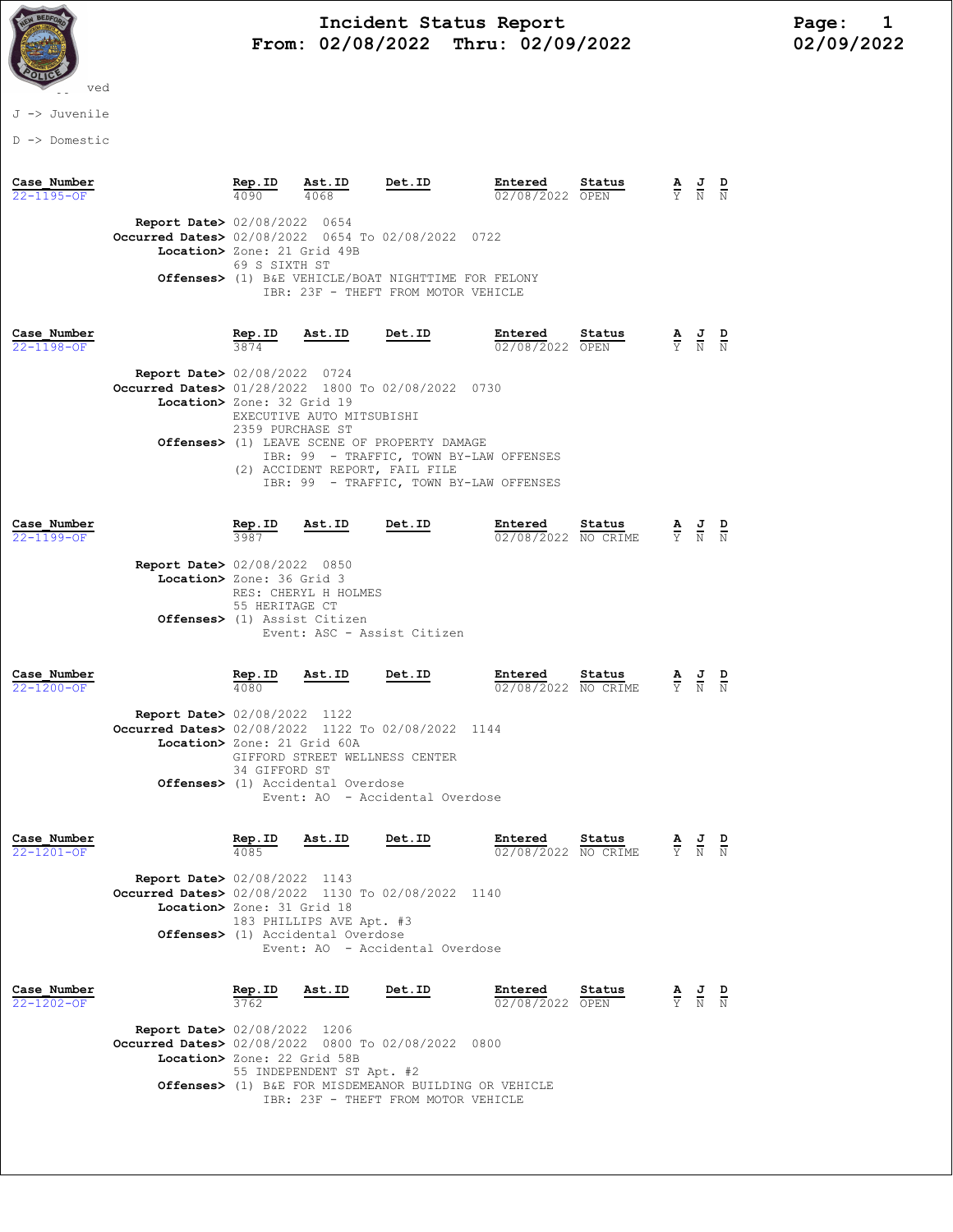A -> Approved

J -> Juvenile

D -> Domestic

| Case Number<br>$22 - 1204 - OF$ |                                                                                   | Rep.ID<br>3869 | Ast.ID | Det.ID                                            | Entered<br>02/08/2022 OPEN | Status | $\overline{\mathbf{A}}$ | <u>J D</u><br>N | N |
|---------------------------------|-----------------------------------------------------------------------------------|----------------|--------|---------------------------------------------------|----------------------------|--------|-------------------------|-----------------|---|
|                                 | <b>Report Date&gt; 02/08/2022 1159</b><br>Location> Zone: 13 Grid 32<br>Offenses> | 293 LIBERTY ST |        | (1) UNLICENSED OPERATION OF MV                    |                            |        |                         |                 |   |
| Case Number                     |                                                                                   | Rep.ID         | Ast.ID | IBR: 99 - TRAFFIC, TOWN BY-LAW OFFENSES<br>Det.ID | Entered                    | Status | AJ                      |                 | D |

| $22 - 1207 - OF$ |                                                    | 3874            |                                                 |                                      | $\overline{02/08/2022}$ NO CRIME $\overline{Y}$ N N |  |  |
|------------------|----------------------------------------------------|-----------------|-------------------------------------------------|--------------------------------------|-----------------------------------------------------|--|--|
|                  | <b>Report Date&gt; 02/08/2022 1243</b>             |                 |                                                 |                                      |                                                     |  |  |
|                  | Occurred Dates> 02/07/2022 2200 To 02/08/2022 1240 |                 |                                                 |                                      |                                                     |  |  |
|                  | Location> Zone: 33 Grid 13                         |                 |                                                 |                                      |                                                     |  |  |
|                  |                                                    | 658 ASHLEY BLVD |                                                 |                                      |                                                     |  |  |
|                  |                                                    |                 | <b>Offenses&gt;</b> (1) Natural or Sudden Death |                                      |                                                     |  |  |
|                  |                                                    |                 |                                                 | Event: NSD - Natural or Sudden Death |                                                     |  |  |





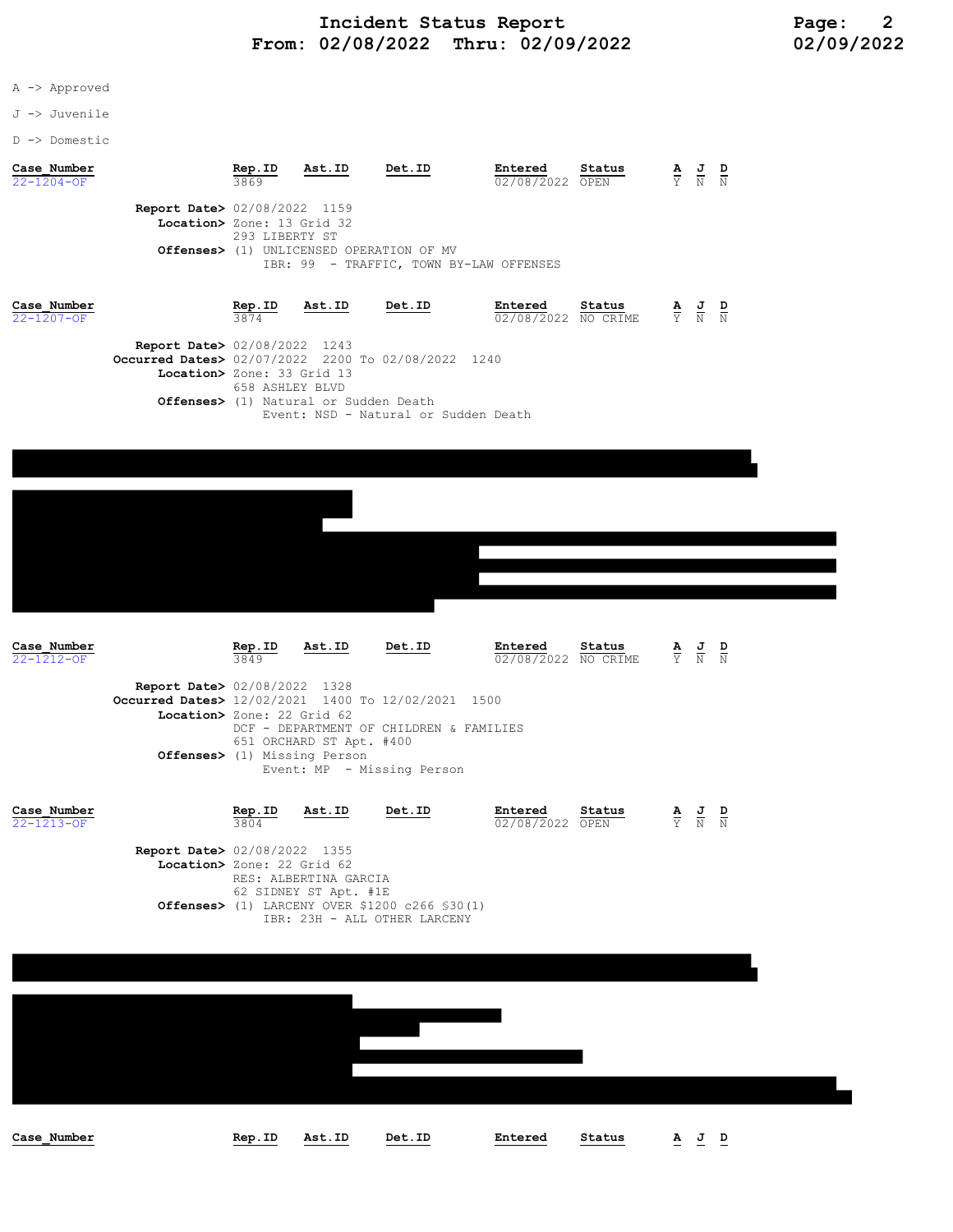# Incident Status Report<br>02/08/2022 Thru: 02/09/2022 12 02/09/2022 From: 02/08/2022 Thru: 02/09/2022

A -> Approved

#### J -> Juvenile

D -> Domestic

## 22-1217-OF 4085 02/08/2022 NO CRIME Y N N

 Report Date> 02/08/2022 1459 Occurred Dates> 02/08/2022 1445 To 02/08/2022 1455 Location> Zone: 31 Grid 18 183 PHILLIPS AVE Apt. #3 Offenses> (1) Accidental Overdose Event: AO - Accidental Overdose

### Case\_Number Rep.ID Ast.ID Det.ID Entered Status A J D 22-1220-OF 4093 02/08/2022 OPEN Y N N

 Report Date> 02/08/2022 1605 Location> Zone: 22 Grid 58B 24 INDEPENDENT ST Apt. #3 Offenses> (1) B&E FOR MISDEMEANOR BUILDING OR VEHICLE IBR: 220 - BURGLARY / BREAKING AND ENTERI

| Case Number<br>$22 - 1221 - 0F$ |                                        | Rep.ID<br>4062 | Ast.ID | Det.ID                          | Entered | Status<br>02/08/2022 NO CRIME | $\underline{A}$ $\underline{J}$<br>Y N N | D |
|---------------------------------|----------------------------------------|----------------|--------|---------------------------------|---------|-------------------------------|------------------------------------------|---|
|                                 | <b>Report Date&gt; 02/08/2022 1720</b> |                |        |                                 |         |                               |                                          |   |
|                                 | Location> Zone: 12 Grid 48A            | 46 STETSON ST  |        |                                 |         |                               |                                          |   |
|                                 | Offenses> (1) Accidental Overdose      |                |        | Event: AO - Accidental Overdose |         |                               |                                          |   |
|                                 |                                        |                |        |                                 |         |                               |                                          |   |

| Case Number<br>$22 - 1222 - OF$ |                                                                       | Rep.ID<br>3796                                                   | Ast.ID                  | Det.ID | Entered<br>02/08/2022 OPEN | Status | ≜<br>Y | 프<br>N N | D |
|---------------------------------|-----------------------------------------------------------------------|------------------------------------------------------------------|-------------------------|--------|----------------------------|--------|--------|----------|---|
|                                 | <b>Report Date&gt; 02/08/2022 1828</b><br>Location> Zone: 35 Grid 27A |                                                                  |                         |        |                            |        |        |          |   |
|                                 |                                                                       | 85 HIGHLAND ST<br><b>Offenses&gt;</b> (1) THREAT TO COMMIT CRIME |                         |        |                            |        |        |          |   |
|                                 |                                                                       |                                                                  | IBR: 13C - INTIMIDATION |        |                            |        |        |          |   |

| Case Number      |                                        | Rep.ID | Ast.ID | Det.ID | Entered         | Status | AJ D  |  |
|------------------|----------------------------------------|--------|--------|--------|-----------------|--------|-------|--|
| $22 - 1223 - OF$ |                                        | 4021   |        |        | 02/08/2022 OPEN |        | Y N N |  |
|                  | <b>Report Date&gt;</b> 02/08/2022 1934 |        |        |        |                 |        |       |  |
|                  | Oq                                     |        |        |        |                 |        |       |  |

| Occurred Dates> 02/07/2022 1800 To 02/08/2022 0600  |
|-----------------------------------------------------|
| Location> Zone: 21 Grid 53                          |
| 120 ACUSHNET AVE Apt. #1                            |
| Offenses> (1) B&E VEHICLE/BOAT NIGHTTIME FOR FELONY |
| TBR: 23F - THEFT FROM MOTOR VEHICLE                 |

| Case Number<br>$22 - 1224 - OF$ |                                                                       | Rep.ID<br>4102 | Ast.ID                                                            | Det.ID                     | Entered<br>02/08/2022 NO CRIME | Status         | $\overline{A}$<br>Ÿ. | J<br>$\mathbb N$ | D<br>N |
|---------------------------------|-----------------------------------------------------------------------|----------------|-------------------------------------------------------------------|----------------------------|--------------------------------|----------------|----------------------|------------------|--------|
|                                 | <b>Report Date&gt; 02/08/2022 1943</b><br>Location> Zone: 13 Grid 27D |                | 171 RICHMOND ST Apt. #3<br><b>Offenses&gt;</b> (1) Not a Domestic | Event: ND - Not a Domestic |                                |                |                      |                  |        |
| Case Number<br>$22 - 1227 - OF$ |                                                                       | Rep.ID<br>3953 | Ast.ID                                                            | Det.ID                     | Entered<br>02/08/2022          | Status<br>OPEN | A                    | J<br>N           | D      |

 Report Date> 02/08/2022 2058 Location> Zone: 32 Grid 26A 892 COUNTY ST Offenses> (1) UNLICENSED OPERATION OF MV IBR: 99 - TRAFFIC, TOWN BY-LAW OFFENSES